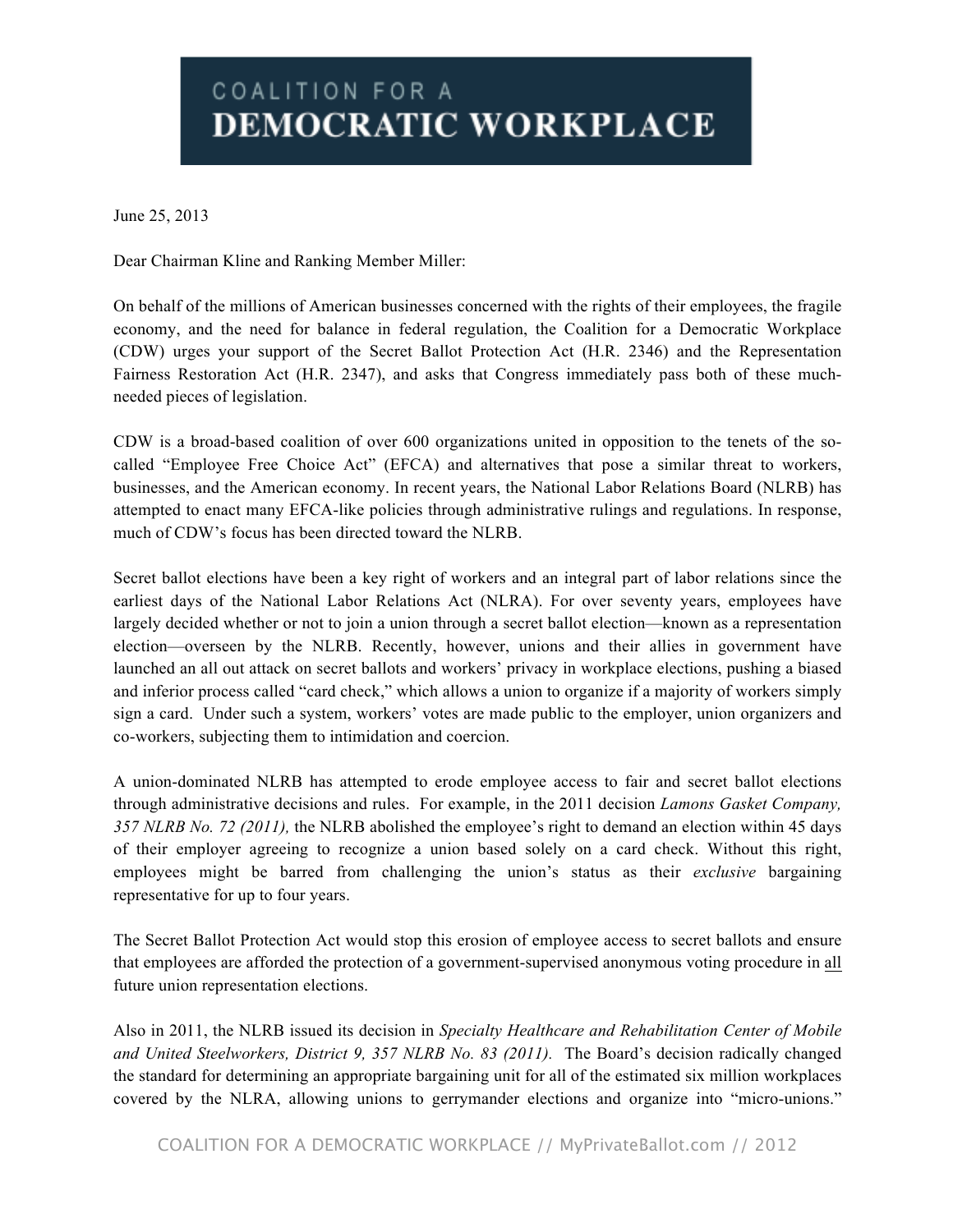## COALITION FOR A DEMOCRATIC WORKPLACE

Micro-unions make it easier for unions to organize by permitting them to form smaller bargaining units that often exclude those similarly situated employees who oppose unionization. This effectively disenfranchises those employees.

Prior to the *Specialty Healthcare* decision, bargaining units had to include employees who share a "community of interest." Smaller units were only permissible where the employees in the proposed unit had interests that were "sufficiently distinct from those of other employees to warrant the establishment of a separate unit." This prevented swarms of small, "fractured units," of similarly situated employees.

Under the *Specialty Healthcare* ruling businesses face the possibility of having to manage multiple, small units of similarly situated employees with increased chances of work stoppages, as well as potentially different pay scales, benefits, work rules and bargaining schedules. Micro-unions greatly limit an employer's ability to cross-train and meet customer and client demands via lean, flexible staffing because employees will no longer be able to perform work assigned to other units. Accordingly, employees suffer from reduced job opportunities, as promotions and transfers will be hindered by organizational unit barriers.

We are already seeing the creation of these micro-units around the country. For example, in New York City, NLRB regional office has allowed a collective bargaining unit of just the salespeople in the women's shoe departments on specific floors of a retail establishment. Similarly, in a suburb of Boston, another NLRB regional office has found employees in the fragrance and cosmetics department of a large department store to be an appropriate unit under *Specialty Healthcare,* despite the same regional office deeming the "appropriate unit" to be all employees in the store just a few years ago.

The Representation Fairness Restoration Act would reverse the recent decision in *Specialty Healthcare* and re-instate the standard for determining bargaining units that has been in place for over half a century.

Again, we urge you to support passage of the Secret Ballot Protection Act (H.R. 2346) and the Representation Fairness Restoration Act (H.R. 2347). If left unchecked, the actions of the NLRB will fuel economic uncertainty and have serious negative ramifications for millions of employers, the U.S. workers they have hired or would like to hire, and the economy.

Sincerely,

The Coalition for a Democratic Workplace

and the following 148 local, state and national organizations:

60 Plus Association Aeronautical Repair Station Association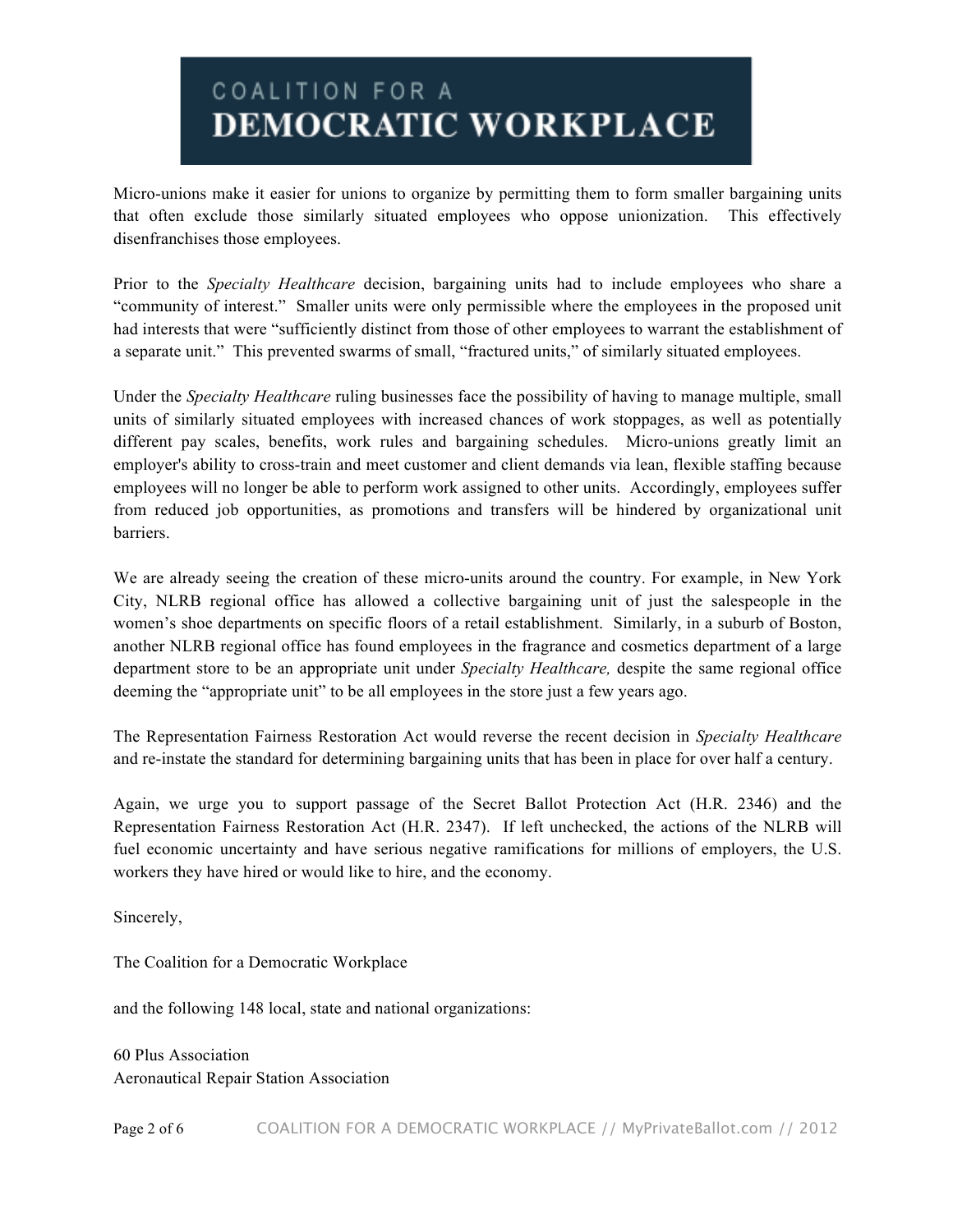Agricultural Retailers Association AIADA, American International Automobile Dealers Association Air Conditioning Contractors of America Air Conditioning Trade Association (ACTA) Alliance for Worker Freedom American Apparel & Footwear Association American Bakers Association American Council of Engineering Companies American Fire Sprinkler Association American Foundry Society American Hotel & Lodging Association American Meat Institute American Nursery & Landscape Association American Pipeline Contractors Association American Rental Association American Seniors Housing Association American Supply Association American Trucking Associations American Wholesale Marketers Association Americans for Tax Reform AMT – The Association For Manufacturing Technology Asian American Hotel Owners Association Assisted Living Federation of America Associated Builders and Contractors, Central Florida Chapter Associated Builders and Contractors, Central Pennsylvania Chapter Associated Builders and Contractors, Connecticut Chapter Associated Builders and Contractors, Delaware Chapter Associated Builders and Contractors, Eastern Pennsylvania Chapter Associated Builders and Contractors, Florida East Coast Chapter Associated Builders and Contractors, Georgia Chapter Associated Builders and Contractors, Greater Houston Chapter Associated Builders and Contractors, Hawaii Chapter Associated Builders and Contractors, Inc. Associated Builders and Contractors, Indiana Chapter Associated Builders and Contractors, Inland Pacific Chapter Associated Builders and Contractors, Iowa Chapter Associated Builders and Contractors, Kentuckiana Chapter Associated Builders and Contractors, Keystone Chapter Associated Builders and Contractors, Massachusetts Chapter Associated Builders and Contractors, Michigan Chapter Associated Builders and Contractors, Mississippi Chapter Associated Builders and Contractors, North Florida Chapter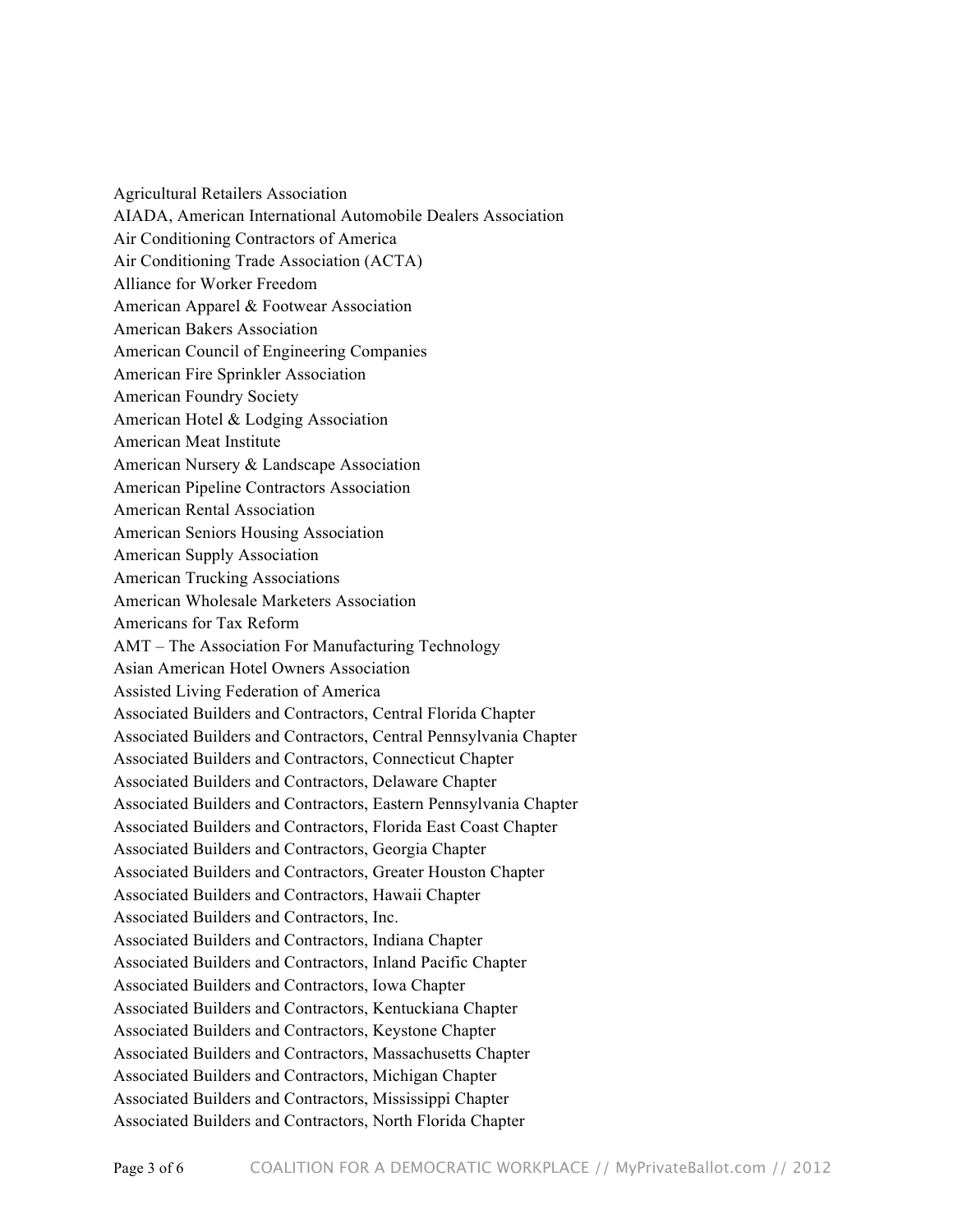Associated Builders and Contractors, Oklahoma Chapter Associated Builders and Contractors, Pelican Chapter Associated Builders and Contractors, Rhode Island Chapter Associated Builders and Contractors, Rocky Mountain Chapter Associated Builders and Contractors, South Texas Chapter Associated Builders and Contractors, Southeast Texas Chapter Associated Builders and Contractors, Texas Gulf Coast Chapter Associated Builders and Contractors, Western Michigan Chapter Associated Products Association Association of Equipment Manufacturers Association of Washington Business Automotive Aftermarket Industry Association Building Owners and Managers Association (BOMA) International California Automotive Wholesalers Association California Delivery Association Capital Associated Industries, Inc. (CAI) Center for Individual Freedom Center for the Defense of Free Enterprise Action Fund Coalition of Franchisee Associations Colorado Association of Commerce and Industry Connecticut Business & Industry Association Consumer Electronics Association Electronic Security Association (ESA) Fairfax County Chamber of Commerce Farm Equipment Manufacturers Association Florida Independent Concrete Food Marketing Institute Forging Industry Association Global Cold Chain Alliance (GCCA) Greater Reading Chamber of Commerce & Industry Heating, Air-conditioning & Refrigeration Distributors International (HARDI) HR Policy Association ICPI, the Interlocking Concrete Pavement Institute INDA, Association of the Nonwoven Fabrics Industry Independent Electrical Contractors Industrial Fasteners Institute International Council of Shopping Centers International Foodservice Distributors Association International Franchise Association International Sign Association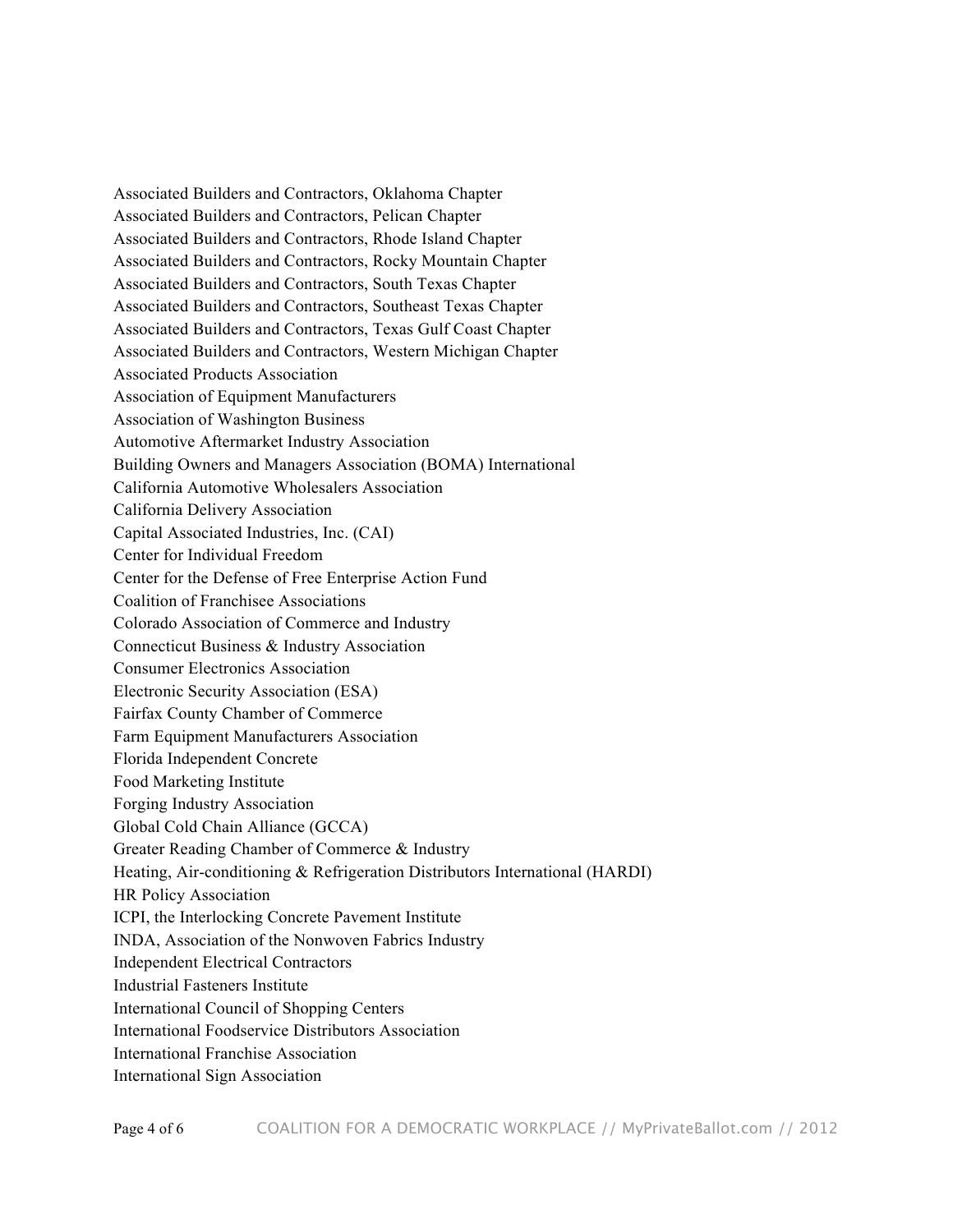International Warehouse Logistics Association Kitchen Cabinet Manufacturers Association Little Rock Regional Chamber of Commerce Metals Service Center Institute Minnesota Grocers Association Modular Building Institute Modular Building Systems Association Montana Chamber of Commerce Motor & Equipment Manufacturers Association NAHAD – The Association for Hose & Accessories Distribution National Apartment Association National Association of Electrical Distributors National Association of Home Builders National Association of Manufacturers National Association of Mutual Insurance Companies National Association of Wholesaler-Distributors National Club Association National Council of Chain Restaurants National Council of Investigation & Security Services National Council of Textile Organizations National Federation of Independent Business National Franchisee Association National Grocers Association National Lumber and Building Material Dealers Association National Marine Distributors Association (NMDA) National Mining Association National Multi Housing Council National Pest Management Association National Ready Mixed Concrete Association (NRMCA) National Retail Federation National Roofing Contractors Association National School Transportation Association National Stone, Sand & Gravel Association National Systems Contractors Association (NSCA) National Tank Truck Carriers, Inc. National Tooling and Machining Association Nevada Manufacturers Association New Jersey Motor Truck Association North American Die Casting Association North American Equipment Dealers Association OFA, The Association of Horticultural Professionals Ohio Chamber of Commerce